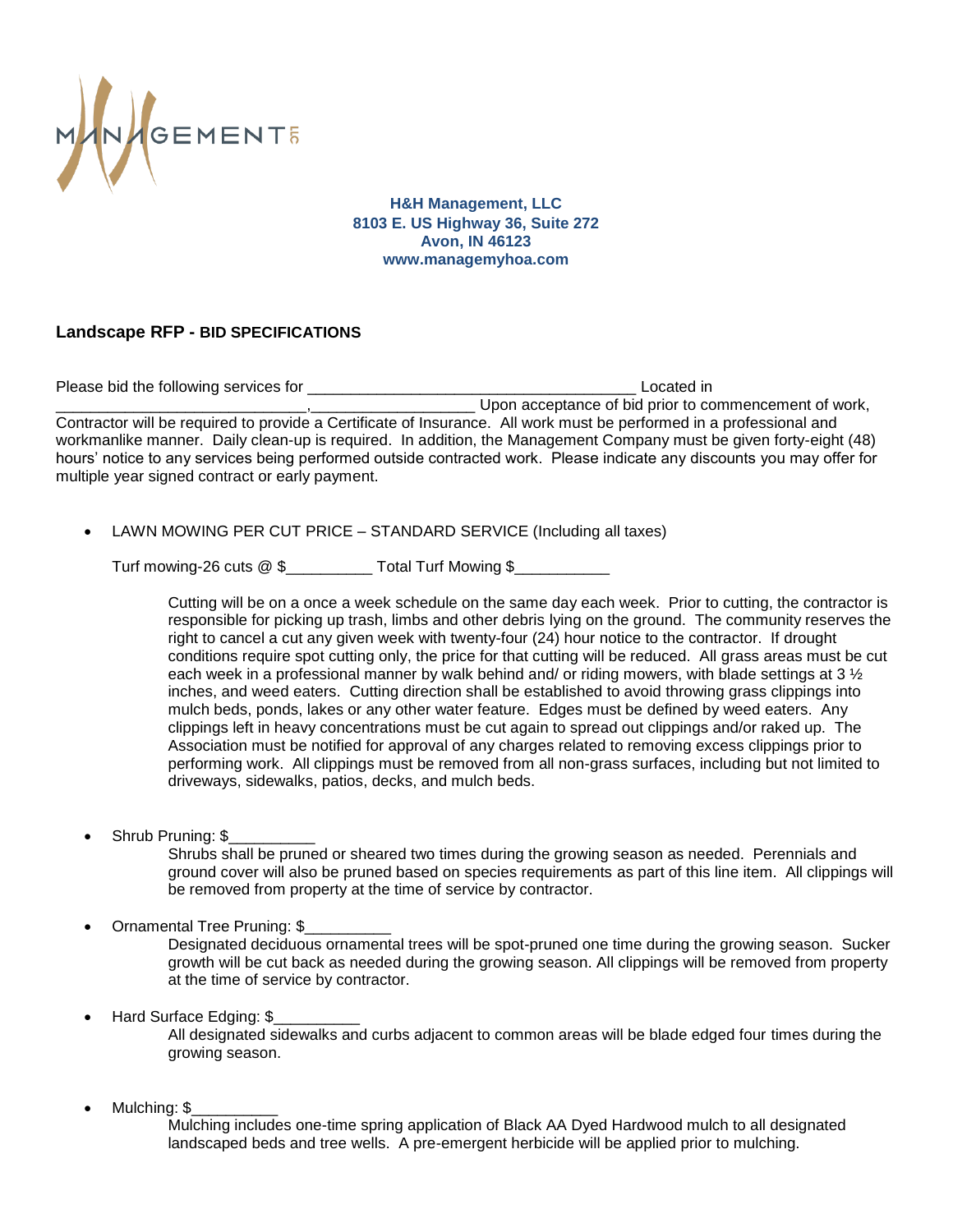| Labor:     |  |
|------------|--|
| Materials: |  |
| Tax:       |  |

• Mulch Bed Maintenance: \$

Includes weed control in all landscaped beds and tree wells by use of herbicides, hand pulling or spading. All landscaped beds and tree wells shall be inspected bi-weekly and weeded as needed

Labor:\$\_\_\_\_\_\_\_\_\_\_ Materials:\$\_\_\_\_\_\_\_\_\_\_

Bed Edging: \$\_\_\_\_\_\_\_\_\_\_

All free standing beds and tree wells will be blade edged prior to mulching.

LAWN TREATMENTS

Please provide analysis of chemicals per 1000 square feet. Applications must be applied by a licensed applicator. The Management Company must have forty-eight (48) hour notice before making any applications and the property must be "tagged" with treatment flags throughout the community. All treatments include a satisfaction guarantee or the contactor will re-treat problem areas at no cost to the community. Contractors are responsible for all damages resulting from their treatments including, but not limited to, dead plants, fish and birds, and damage to pets or persons.

|       | <u>and the contract of the contract of</u>                                                                                                                                                                                                                                                    |
|-------|-----------------------------------------------------------------------------------------------------------------------------------------------------------------------------------------------------------------------------------------------------------------------------------------------|
|       | $\frac{3}{2}$ and $\frac{3}{2}$ and $\frac{3}{2}$ and $\frac{3}{2}$ and $\frac{3}{2}$ and $\frac{3}{2}$ and $\frac{3}{2}$ and $\frac{3}{2}$ and $\frac{3}{2}$ and $\frac{3}{2}$ and $\frac{3}{2}$ and $\frac{3}{2}$ and $\frac{3}{2}$ and $\frac{3}{2}$ and $\frac{3}{2}$ and $\frac{3}{2}$ a |
|       | $\frac{1}{2}$                                                                                                                                                                                                                                                                                 |
|       | $\sim$ $\sim$                                                                                                                                                                                                                                                                                 |
|       | $\sim$ 5                                                                                                                                                                                                                                                                                      |
| Total |                                                                                                                                                                                                                                                                                               |

ORNAMENTAL PEST CONTROL

Two Applications of insect and mite control will be applied to all designated ornamental trees and shrubs. Fungicides may be used in the spring for control of apple scab and rust

| Labor            |    |
|------------------|----|
| <b>Materials</b> | -1 |

 ORNAMENTAL FERTILIZATION All designated ornamental trees and shrubs will have a root-zone fertilization in the late fall

| Labor            |   |
|------------------|---|
| <b>Materials</b> | J |

SPRING CLEAN UP

 Remove and dispose of any materials they may be in or around the landscape so as to create a clean Palette including but not limited to Debris, trash or other items that may have been left behind during the winter months.

**\$\_\_\_\_\_\_\_\_\_\_\_\_\_\_\_**